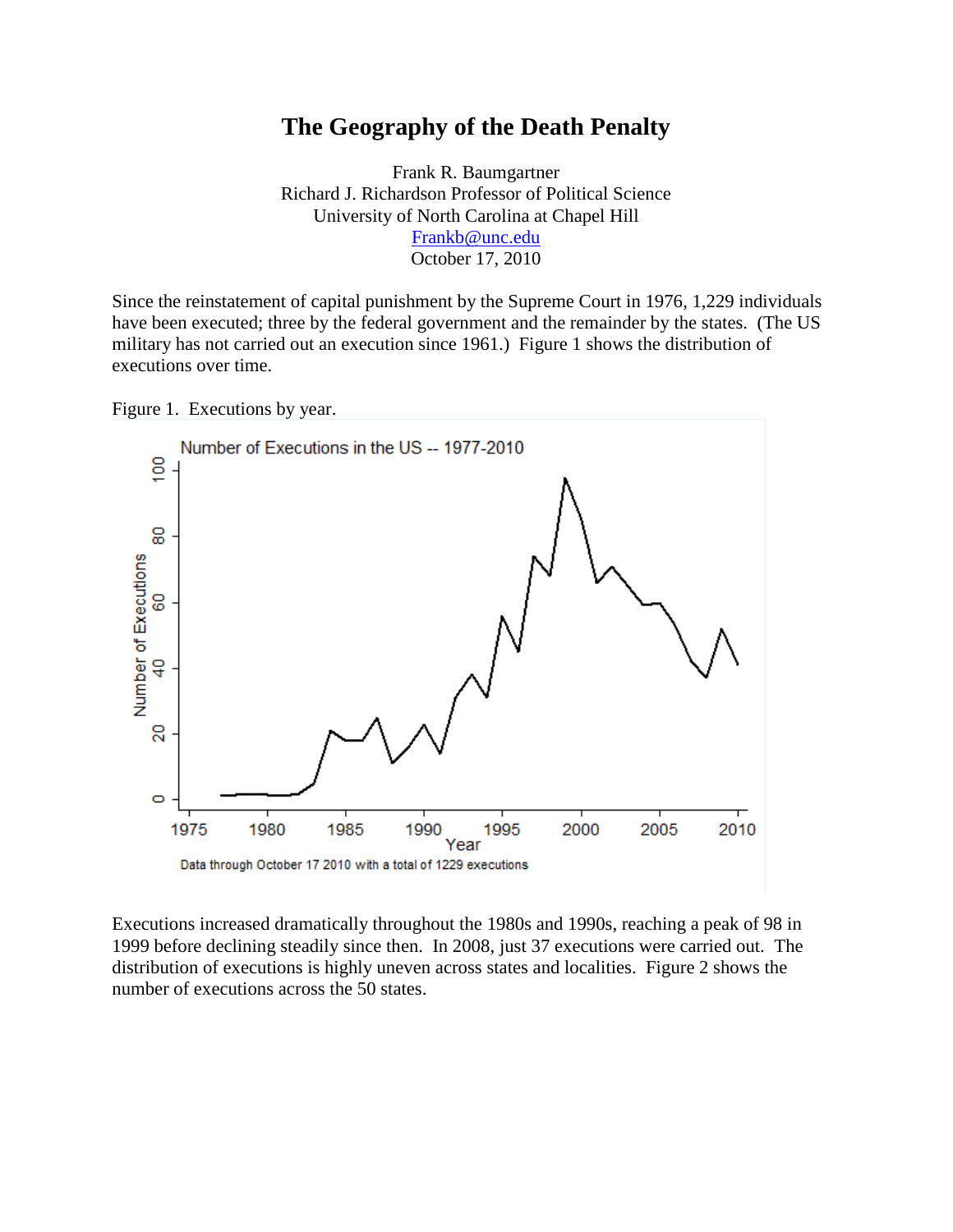Figure 2. Executions by State.



Seventeen states have executed no one in the modern era. On the other hand, Texas (463), Virginia (108), and Oklahoma (91) combine for 662, or more than half of the total. Table 1 lays out the numbers by state (it has 52 entries because the table includes the District of Columbia and the US Federal government).

## (Insert Table 1 about here)

The disparities in the application of the death penalty are even clearer when we look at counties. Figure 3 shows the dramatic skew in the number of executions.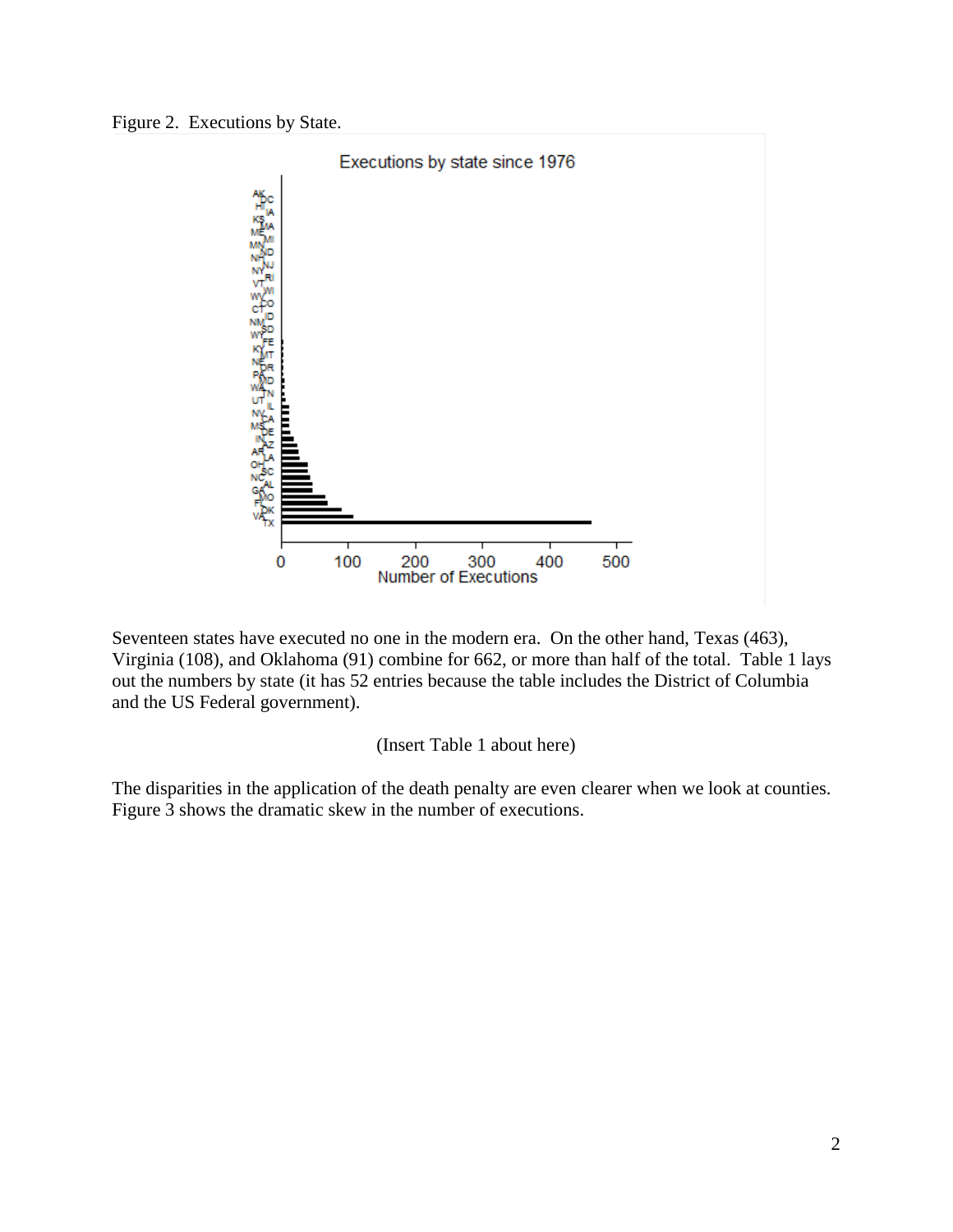Figure 3. Executions by County.





Harris county, Texas has executed 115 individuals, but the vast majority of US counties have not executed a single individual. In fact, only 454 counties out of 3146 counties have carried out any executions. Just 14 counties have executed more than 10 individuals, but together these counties constitute 30 percent of the national total. Table 2 shows the number of executions by county.

(Insert Table 2 about here)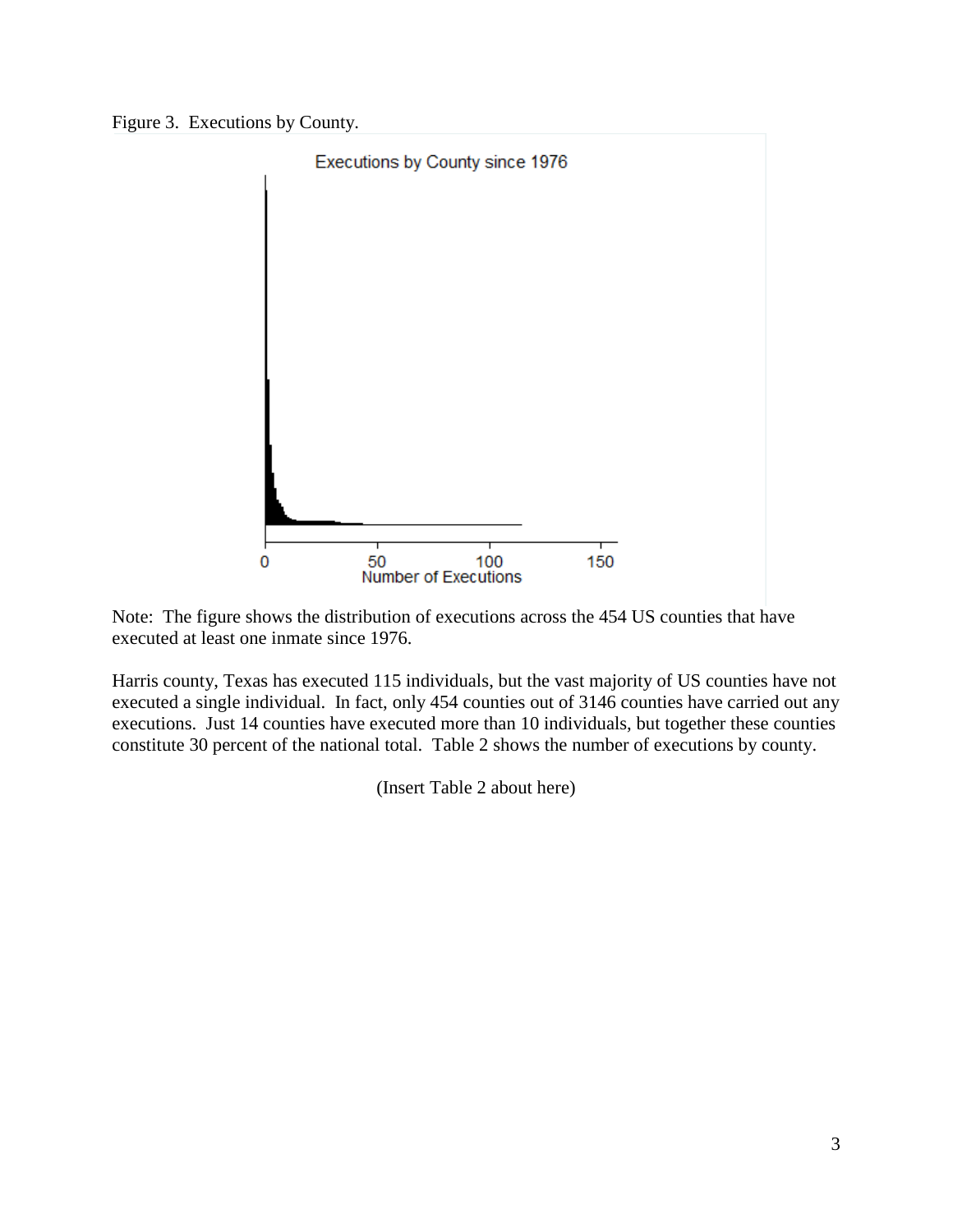| Rank                    | <b>State</b>   | Executions     |
|-------------------------|----------------|----------------|
| $\mathbf{1}$            | TX             | 463            |
| $\overline{\mathbf{c}}$ | VA             | 108            |
| 3                       | OK             | 91             |
| $\overline{4}$          | FL             | 69             |
| 5                       | M <sub>O</sub> | 67             |
| 6                       | AL             | 48             |
| $\overline{7}$          | GA             | 48             |
| 8                       | N <sub>C</sub> | 43             |
| 9                       | <b>OH</b>      | 41             |
| 10                      | SC             | 41             |
| 11                      | LA             | 28             |
| 12                      | <b>AR</b>      | 27             |
| 13                      | AZ             | 24             |
| 14                      | ${\rm IN}$     | 20             |
| 15                      | DE             | 14             |
| 16                      | CA             | 13             |
| 17                      | MS             | 13             |
| 18                      | <b>NV</b>      | 12             |
| 19                      | IL             | 12             |
| 20                      | UT             | $\overline{7}$ |
| 21                      | TN             | 6              |
| 22                      | MD             | 5              |
| 23                      | WA             | 5              |
| 24                      | <b>NE</b>      | 3              |
| 25                      | KY             | 3              |
| 26                      | MT             | 3              |
| 27                      | FE             | 3              |
| 28                      | PA             | 3              |
| 29                      | OR             | 3              |
| 30                      | CO             | $\mathbf{1}$   |
| 31                      | NM             | $\mathbf{1}$   |
| 32                      | WY             | $\mathbf{1}$   |
| 33                      | ID             | $\mathbf 1$    |
| 34                      | <b>SD</b>      | $\mathbf{1}$   |
| 35                      | <b>CT</b>      | $\mathbf 1$    |

Table 1. Executions by state.

States with no executions:

MI, ND, NJ, WI, NH, HI, NY, ME, AK, VT, MN, DC, WV, MA, KS, RI, IA